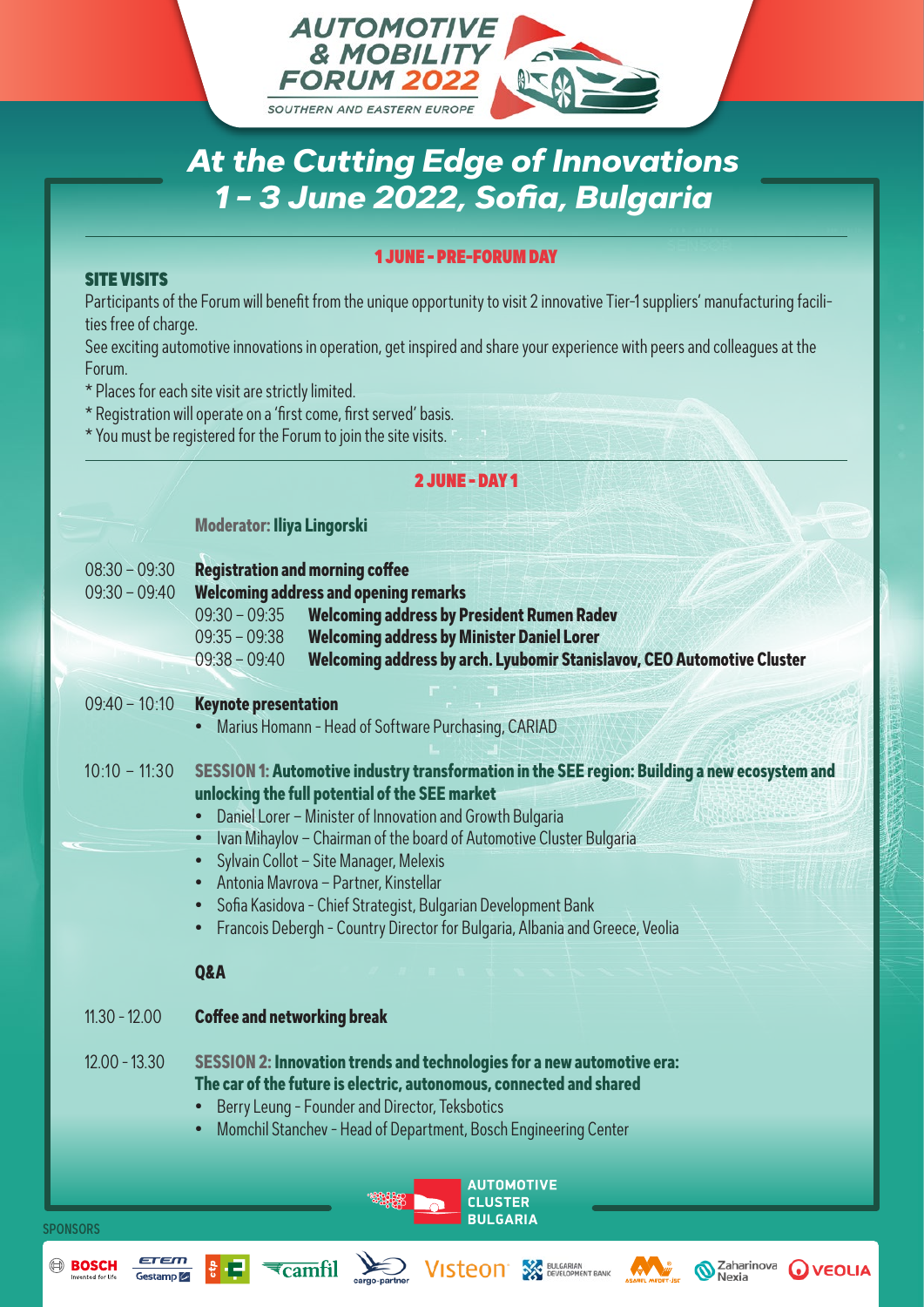

|                 | Nikolay Lavrov - Senior Engineering Manager, Electrification - Global SW Development, Visteon<br>Stoyan Nikolov - Test Group Leader, Bosch Engineering Center Sofia<br>Jurgen Sahtel - Project Manager, ATOM Mobility<br>$\bullet$                                                                                                                                                                                                                                                                        |
|-----------------|-----------------------------------------------------------------------------------------------------------------------------------------------------------------------------------------------------------------------------------------------------------------------------------------------------------------------------------------------------------------------------------------------------------------------------------------------------------------------------------------------------------|
| $15.30 - 15.35$ | <b>Technical Break</b>                                                                                                                                                                                                                                                                                                                                                                                                                                                                                    |
| $15.35 - 16.30$ | SESSION 4: Digitalisation of manufacturing processes. Increasing production efficiency<br>Arch. Lyubomir Stanislavov - CEO, Next e.GO Bulgaria<br>Dimitrina Stoyanova-Ivanova - Project Manager Technical Training, SMC<br>• Olga Trofymova, PhD, CMC - Director, Quality Centre Ukraine<br>Boyan Pehlivanov - Founder & General manager, B2N                                                                                                                                                             |
|                 | Q&A                                                                                                                                                                                                                                                                                                                                                                                                                                                                                                       |
| $16.30 - 17.00$ | <b>Coffee and networking break</b>                                                                                                                                                                                                                                                                                                                                                                                                                                                                        |
| $17.00 - 18.00$ | <b>SESSION 5: Start-ups as a driving force for innovation and growth</b><br><b>Moderator: Emil Shekerdzhijski</b>                                                                                                                                                                                                                                                                                                                                                                                         |
| $18:00 - 19:00$ | Bogdan Bogdanov - Head of Invest Bulgaria Agency<br>Svilen Rangelov - CEO, Dronamics<br>$\bullet$<br>Krasi Nikolov - Co-Founder & CEO, QuarkXR<br>Martin Valchanov - Founder, Aver Mobility<br>$\bullet$<br>Petko Bozhinov - Co-founder, Aver Mobility<br>$\bullet$<br><b>SESSION 6: Sustainability in the automotive industry</b><br>Georgi Stefanov - Head of the Political Cabinet of the Deputy Prime Minister for Climate Policies,<br>$\bullet$<br>Council of Ministers of the Republic of Bulgaria |
|                 | Fabian Sperka - Vehicles Policy Manager, NGO Transport and Environment<br>$\bullet$<br>Jelena Tomovic - Business Development Manager, Clean Process Capital Equipment and Molecular<br>$\bullet$<br>Filtration, Camfil Continental Europe, Britain, Ireland & ME                                                                                                                                                                                                                                          |

• DongJo Yang - Lead Research Engineer, GIGA

 $\sum_{i=1}^{n}$ 

 $\overline{\tau}$ camfil

SPONSORS

**BOSCH** 

**AUTOMOTIVE CLUSTER BULGARIA**